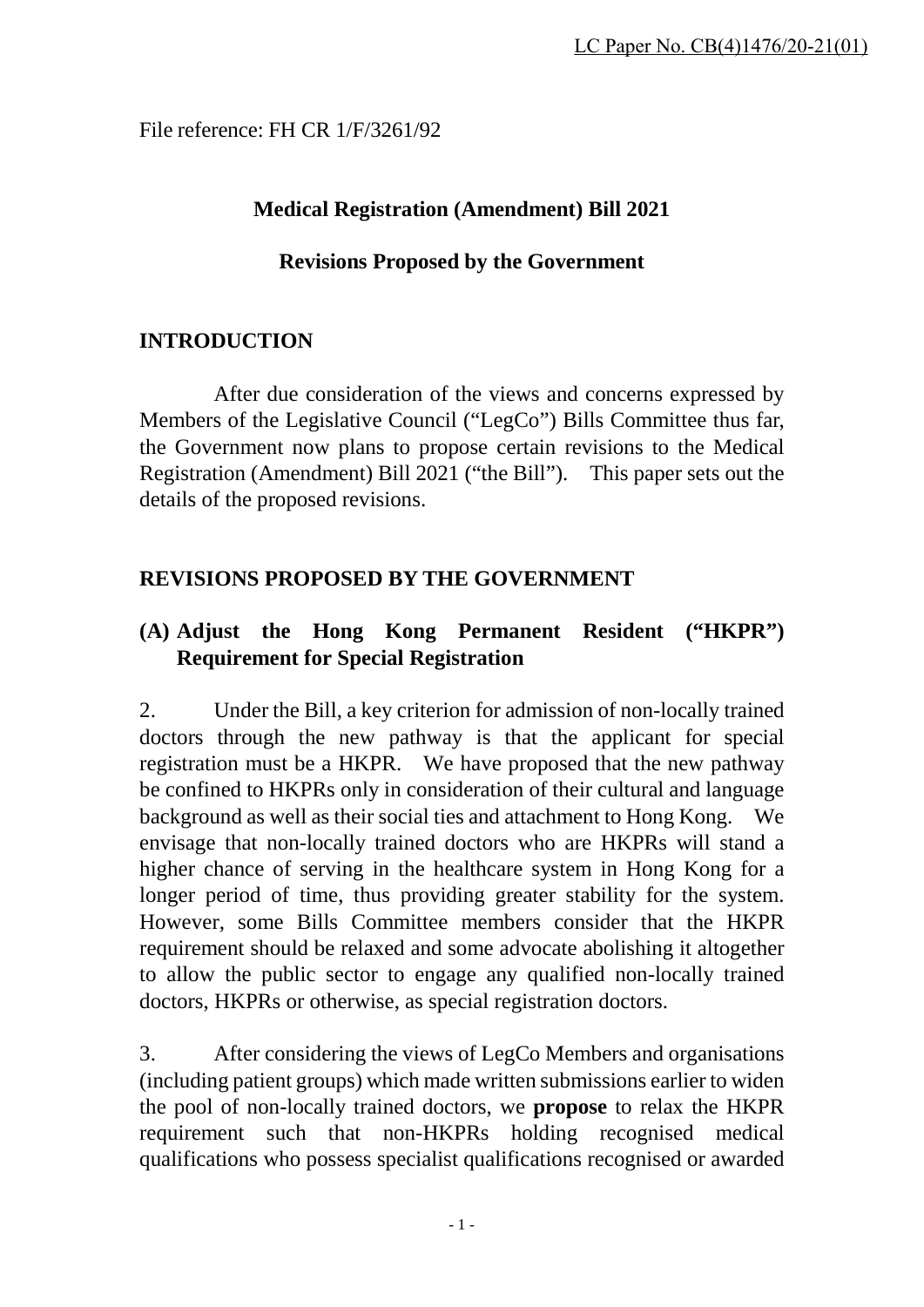by the Hong Kong Academy of Medicine ("HKAM") may also apply for special registration. After all, the Hospital Authority ("HA")'s acute shortage lies in specialist doctors. Admission of non-locally trained doctors with specialist qualifications recognised and awarded by HKAM can help alleviate the doctors' manpower shortage problem. These nonlocally trained specialist doctors may also assist in training local specialist doctors and support specialist training.

# **(B) Admit Non-locally Trained Medical Graduates to Licensing Examination**

4. While welcoming the Government's proposal to create a new pathway for admission of non-locally trained doctors, some Bills Committee members opine that the Government should also consider providing facilitation for those non-locally trained medical graduates (in particular those originated from Hong Kong) who have yet to undergo internship outside Hong Kong to also be admitted to take the Licensing Examination in order to obtain full registration in Hong Kong, so as to further widen the pool of non-locally trained doctors.

5. We recognise the difficulty encountered by some non-locally trained medical graduates in securing internship opportunities in their places of studies or elsewhere, rendering them not being able to obtain full registration in those jurisdictions and hence not eligible to join the special registration scheme. We **propose** that non-locally trained medical graduates who are HKPRs and hold the recognised medical qualifications are also eligible to take the Licensing Examination as well as to undergo the period of assessment (i.e. internship), irrespective of whether their medical training includes a period of internship, so as to cast a wider net in attracting non-locally trained doctors (in particular those at their early stage of career development).

6. For those non-locally trained fresh graduates, taking the Licensing Examination should not pose too much a burden. After passing the Licensing Examination, they will be given opportunities to undergo a period of assessment in HA, same as the current arrangement. During the period of assessment, these graduates will receive on-the-job training offered by HA which involves public resources. We therefore consider it appropriate to confine the eligibility of taking the Licensing Examination without undergoing internship to HKPRs only.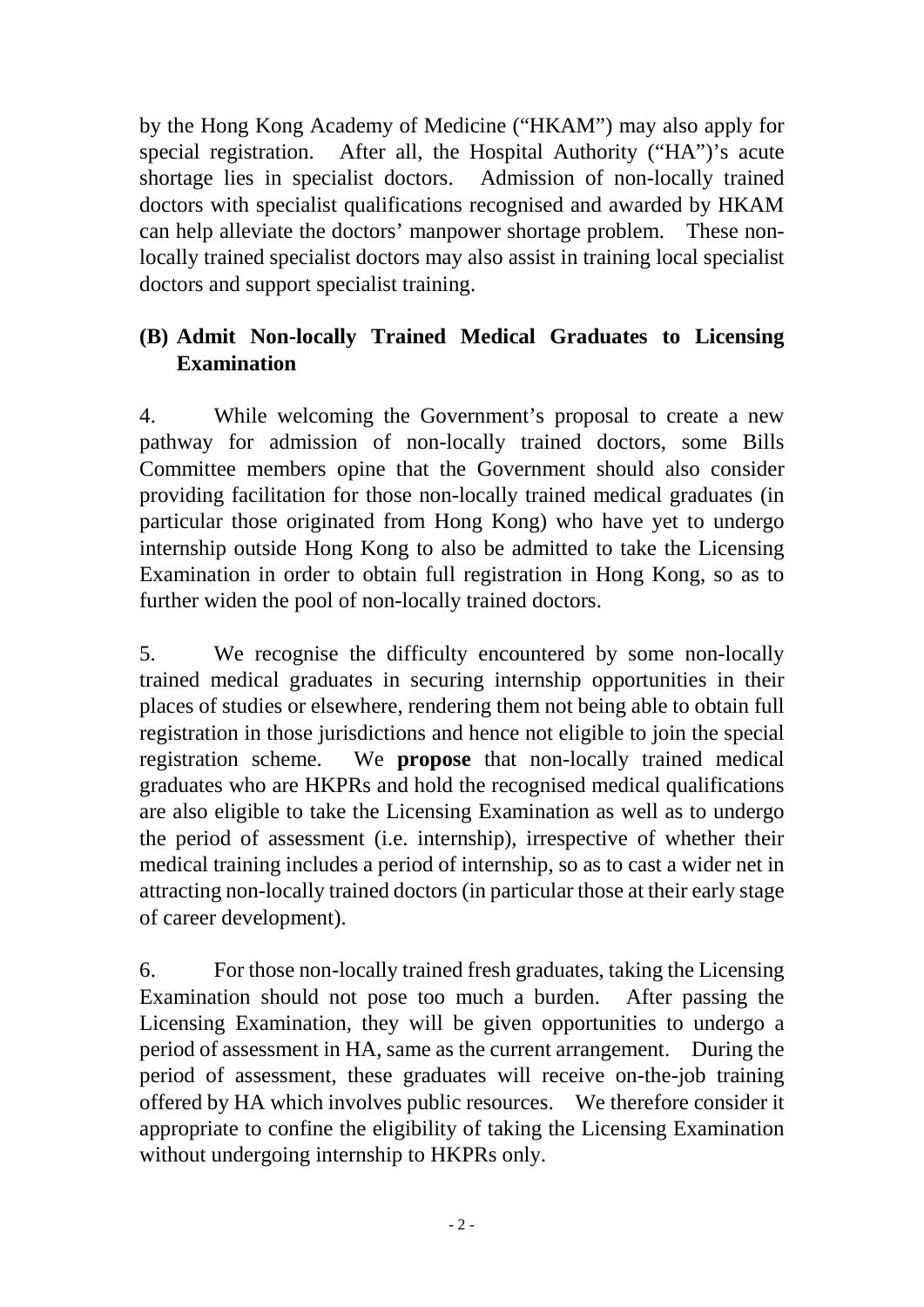7. Subject to their satisfactory performance during the one-year period of assessment, they will be granted special registration (subject to other relevant requirements being met on application) and may obtain full registration eventually after meeting the same requirements as other special registration doctors, including the length of service in the public healthcare institutions. Such proposed facilitation should be able to cater for the needs of non-locally trained fresh graduates who are HKPRs whilst ensuring professional quality and further widening the pool of non-locally trained doctors for the special registration regime to enhance doctor manpower in Hong Kong.

# **(C) Provide Bridging from Limited Registration to Special Registration**

8. Some Bills Committee members raised that when deciding whether the non-locally trained doctors are to be admitted through the new pathway, one should not have sole regard to the recognised medical qualifications to be determined by the Special Registration Committee. For those who do not hold recognised medical qualifications, the standing of the non-local healthcare institutions in which they are practising and their past working experience or achievements should be considered instead. Some noted that many specialists or professors practising or teaching in renowned institutions, who may not be trained in the recognised medical schools and may not qualify for special registration, are not allowed to take part in the special registration scheme.

9. Unlike the programmes offered by the non-local medical schools, given the quantum and diversity, it is not practicable to assess the standards of the non-local healthcare institutions upfront or the past working experience of the applicants for the purpose of the special registration regime. In other words, if we are minded to go along such a direction, it would mean opening the special registration route to individual-based assessment, the details of which could hardly be exhaustively set out in legislation, not to mention that it provides no certainty for prospective medical students and/or their parents to make informed choices. Given that the main objective of special registration is to provide a new pathway for non-locally trained doctors to obtain full registration by reference to their medical training and qualification, we do not consider it appropriate to introduce such a limb in special registration.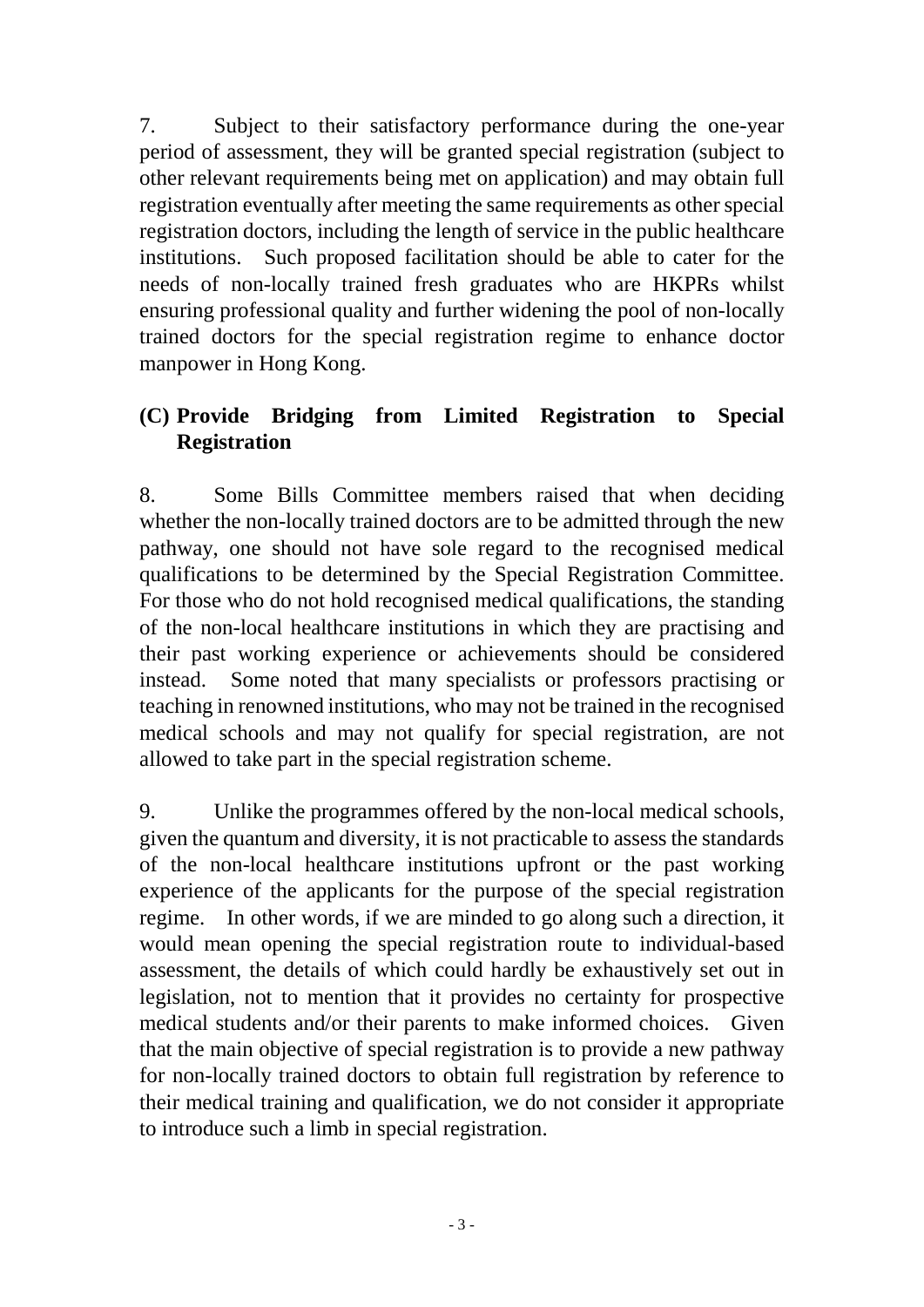10. However, we do recognise that the objective of this idea is to remove a potential barrier (i.e. the requirement for recognised medical qualification) to attracting more qualified and experienced non-locally trained doctors, especially specialist doctors, to come back and serve in Hong Kong. We consider that a bridging arrangement, under which limited registration doctors could migrate to the special registration regime, should be able to achieve a similar effect. Specifically, we **propose** that limited registration doctors, who have worked in the four public healthcare institutions (i.e. HA, the Department of Health, The University of Hong Kong and The Chinese University of Hong Kong) for at least five years, will be eligible to migrate to the special registration route after they have obtained specialist qualification recognised or awarded by HKAM, irrespective of whether they are HKPRs. Other than the requirement on possession of recognised medical qualification, all other requirements for obtaining special registration still apply to these doctors. The proposed new pathway for special registration, including the limb applicable to those non-locally trained medical graduates who have passed the Licensing Examination and the bridging arrangement for limited registration doctors to migrate to the special registration route, is illustrated at **Annex A**.

11. To recognise these limited registration doctors' contribution, we also **propose** that there will be retrospective recognition of the pre-Amendment Ordinance service of the limited registration doctors. That said, they will still have to fulfill the relevant requirement of serving as medical practitioners with special registration in the public healthcare institutions for at least five years after migration to the special registration route.

12. While the existing pool of limited registration doctors working in the public healthcare institutions who could potentially benefit is rather small, we envisage that in the longer run, this variation would help attract more non-locally trained doctors to practise in the local healthcare system by entering the limited registration system and proceed for special registration and eventually full registration.

# **(D) Other Technical Amendments**

13. Apart from the changes proposed above, we will also be making a number of technical amendments to the Bill, with reference to the comments made by the Legal Adviser of the Bills Committee, for better clarity and consistency.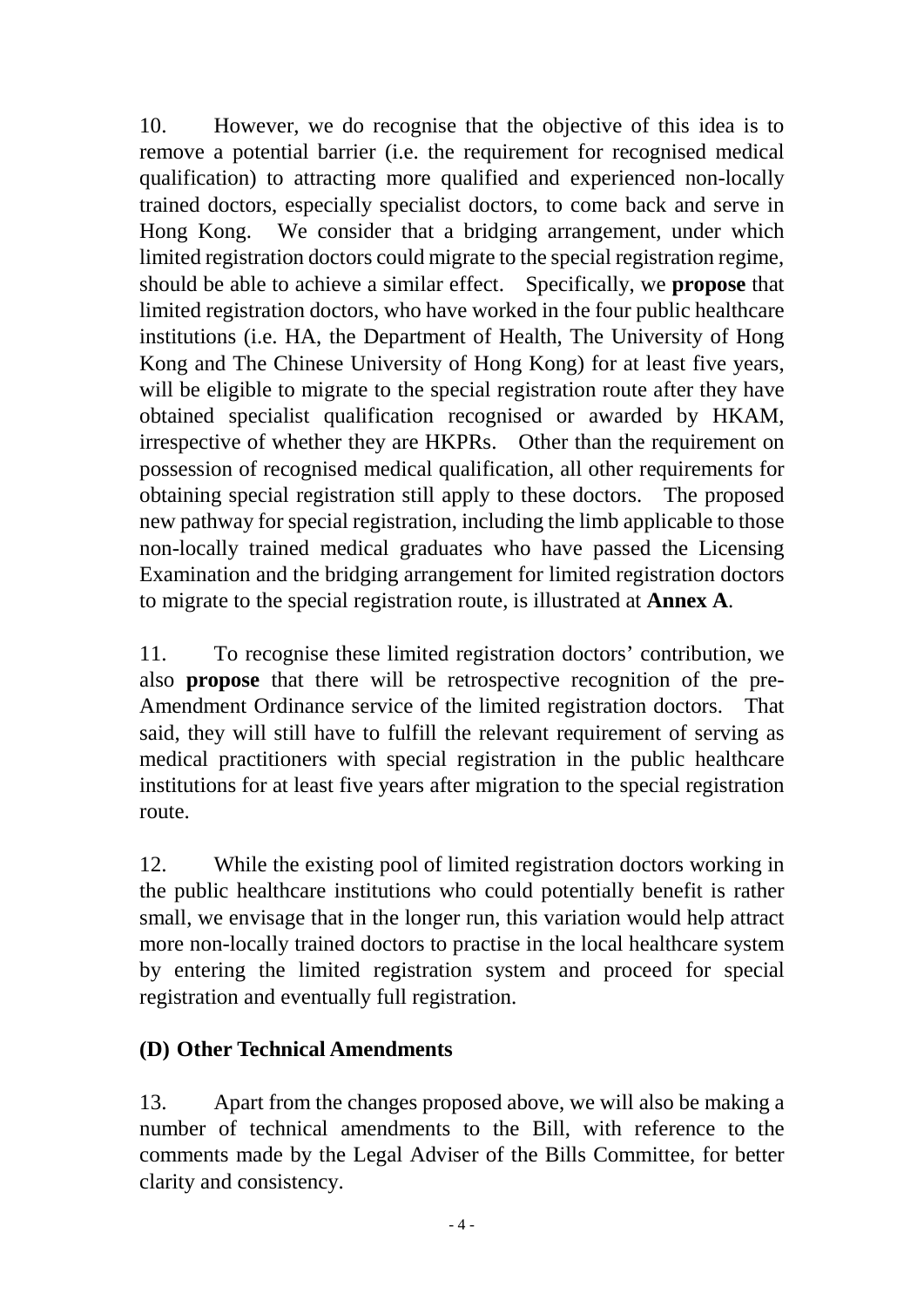# **GOVERNMENT COMMITTEE STAGE AMENDMENTS IN DRAFT FORM**

14. The draft Committee Stage Amendments ("CSAs") reflecting the above-mentioned proposed amendments are at **Annex B**.

# **ADVICE SOUGHT**

15. Members' views are sought on the proposed draft CSAs.

**Food and Health Bureau August 2021**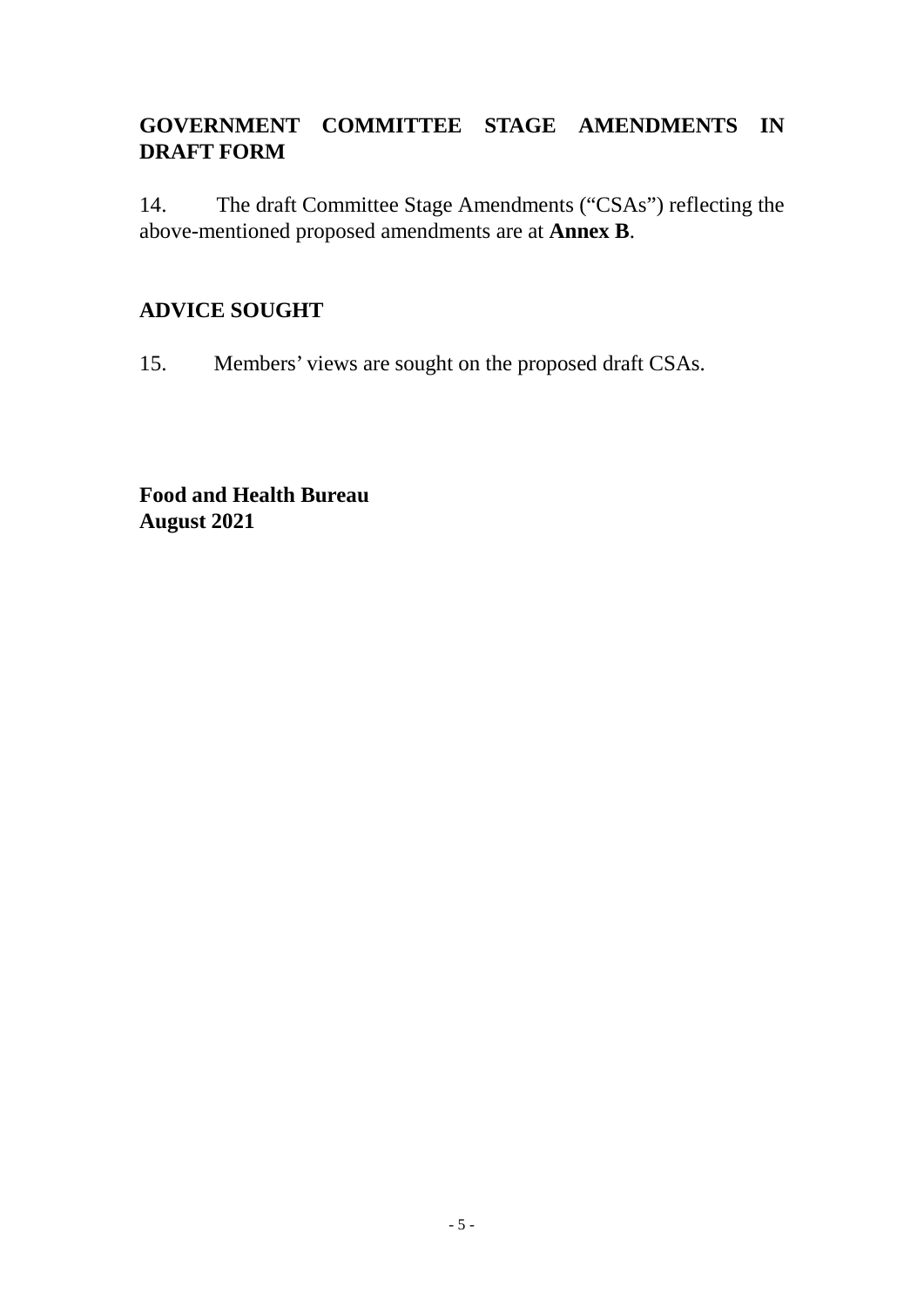#### **Proposed New Pathway under the Medical Registration (Amendment) Bill 2021**

**\* There will be retrospective recognition of the pre-Amendment Ordinance service of the limited registration doctors.**



**Proposed Changes in CSAs**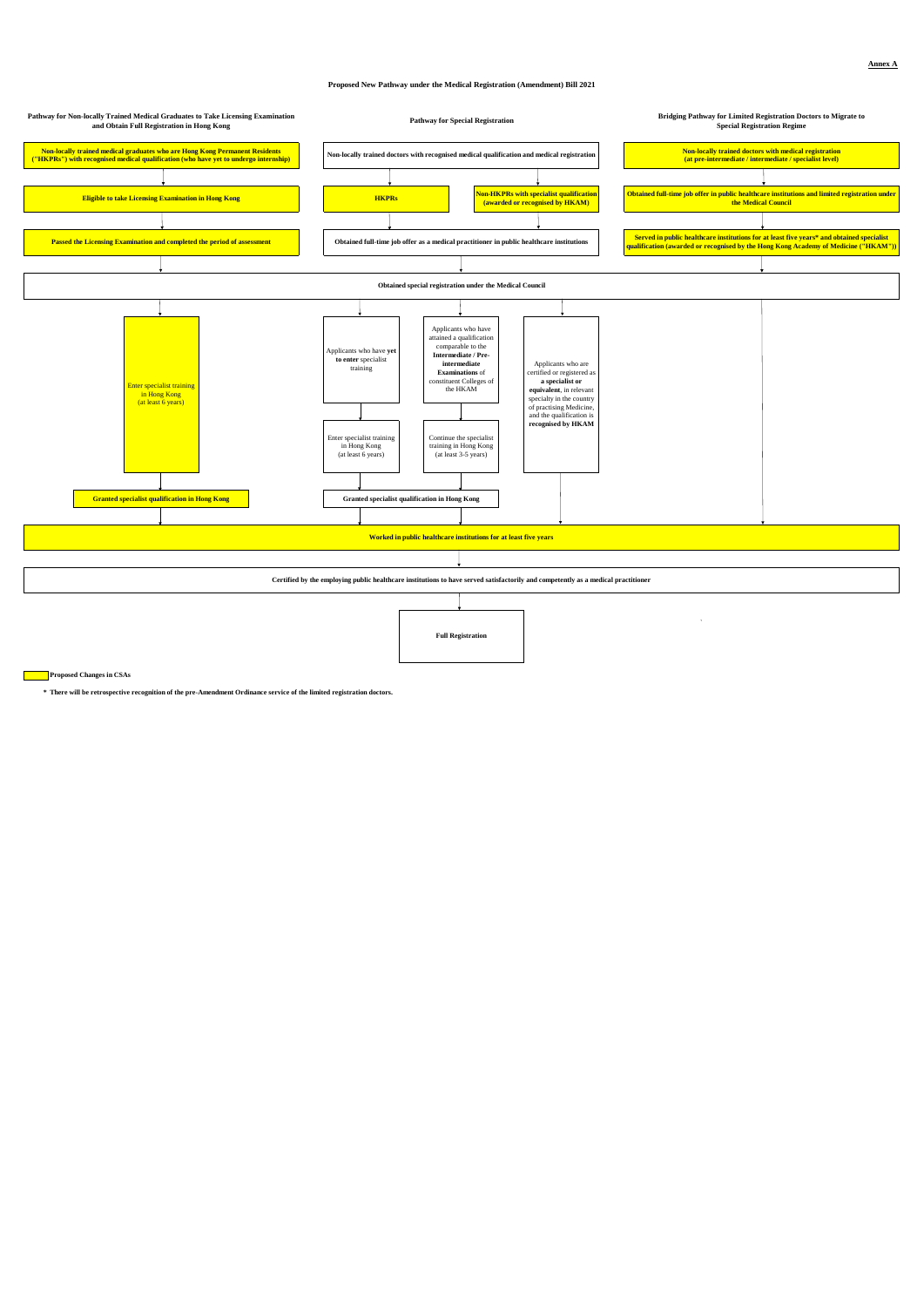**Annex B**

### Medical Registration (Amendment) Bill 2021

#### **Committee Stage**

#### Amendments to be moved by the Secretary for Food and Health

Clause **Amendment Proposed** 

New By adding—

## "**5A. Section 7A amended (eligibility for taking Licensing Examination)**

(1) Section 7A(1)(a), English text—

#### **Repeal**

"he"

#### **Substitute**

"the person".

(2) Section  $7A(1)(b)$ —

### **Repeal**

"he satisfies the Council"

### **Substitute**

"the person satisfies the Council that the person is of good character and".

(3) Section  $7A(1)(b)(i)$ —

### **Repeal**

"he"

#### **Substitute**

"the person".

(4) Section  $7A(1)(b)(i)$ —

#### **Repeal**

"Council; and"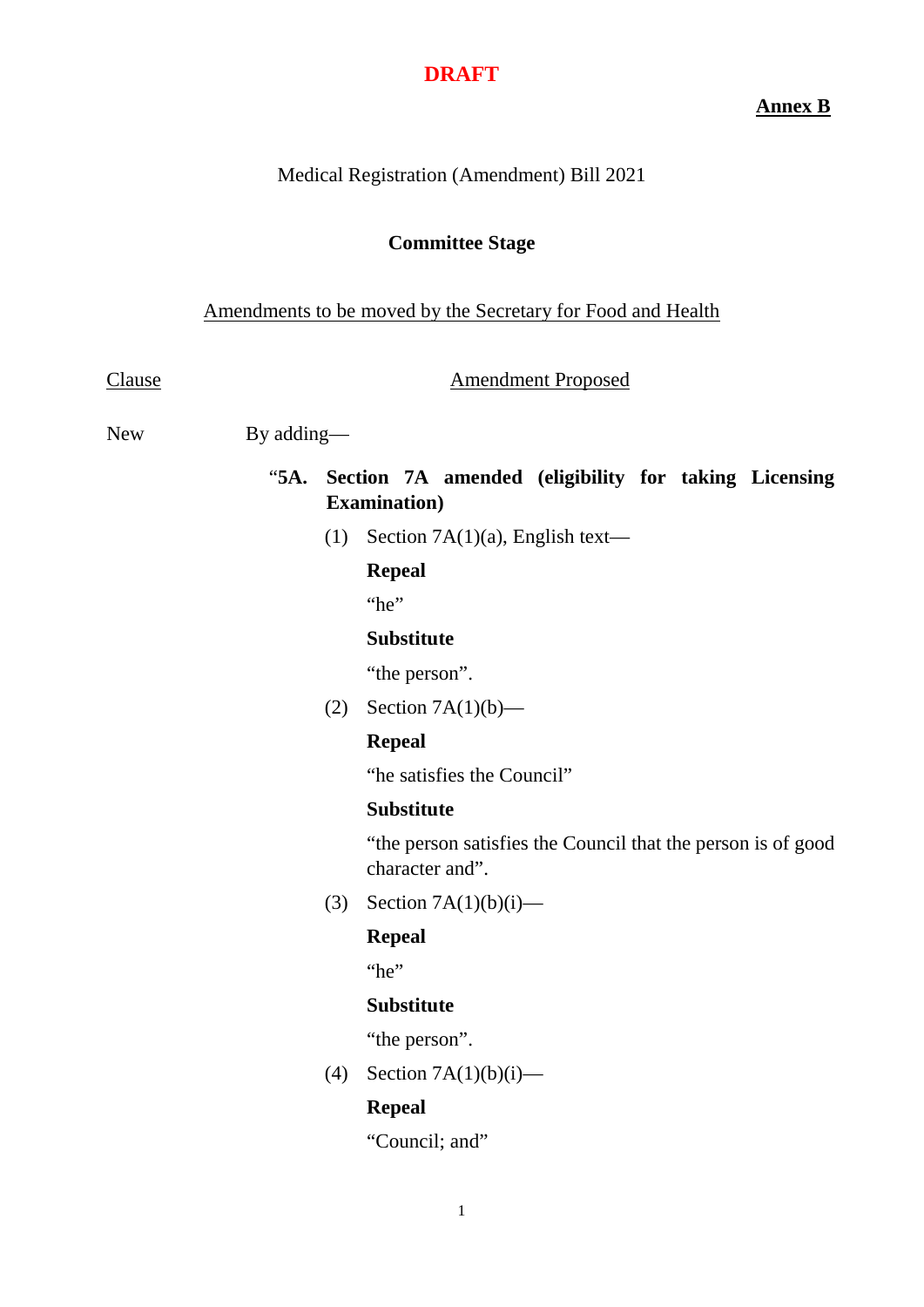### **Substitute**

"Council: or".

(5) Section  $7A(1)(b)$ —

### **Repeal subparagraph (ii)**

#### **Substitute**

"(ii) as an alternative for a Hong Kong permanent resident—that the person holds a medical qualification that is a recognized medical qualification for the purposes of section 14C.".".

6 By renumbering the clause as clause 6(3).

6 By adding—

"(1) Section  $8(1)(a)$ , English text—

### **Repeal**

"he" (wherever appearing)

#### **Substitute**

"the person".

 $(2)$  Section 8(1)—

### **Repeal paragraph (b)**

#### **Substitute**

- "(b) the person—
	- (i) took the Licensing Examination as a person described in section  $7A(1)(b)(i)$  and has passed the Licensing Examination; and
	- (ii) has completed the period of assessment required under section 10A;".".
- 6(3) In the proposed section 8(1)(ba)(ii), by deleting "is certified" and substituting "has been certified".
- 6(3) In the proposed section 8(1)(ba)(iii), by deleting "is considered" and substituting "has been considered".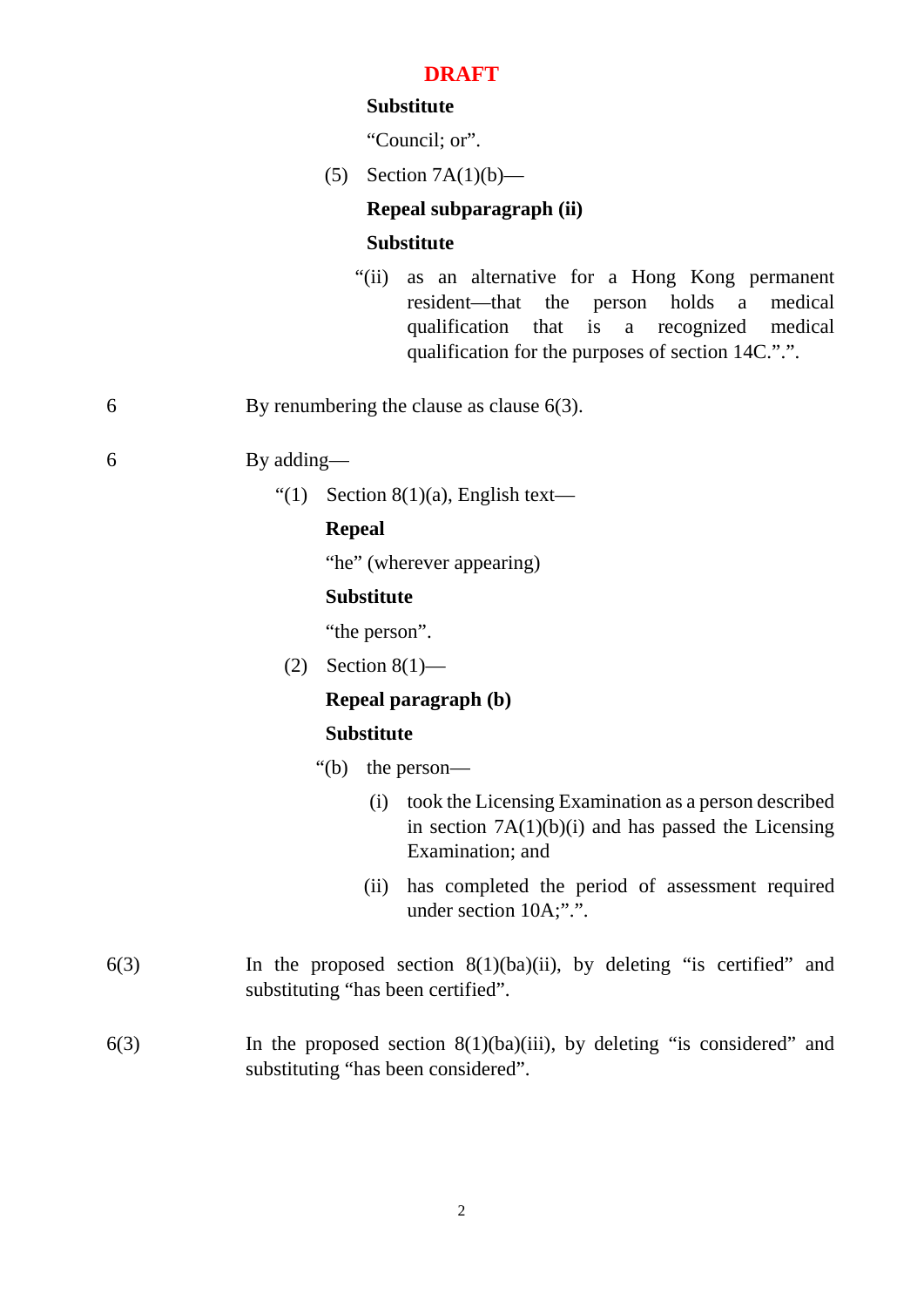|            | <b>DRAFT</b>                                                                                                      |
|------------|-------------------------------------------------------------------------------------------------------------------|
| 6          | By adding—                                                                                                        |
|            | Section $8(1)(c)$ , English text—<br>(4)                                                                          |
|            | <b>Repeal</b>                                                                                                     |
|            | "his"                                                                                                             |
|            | <b>Substitute</b>                                                                                                 |
|            | "the person's".                                                                                                   |
|            | Section $8(1)(d)$ —<br>(5)                                                                                        |
|            | <b>Repeal</b>                                                                                                     |
|            | "he" (wherever appearing)                                                                                         |
|            | <b>Substitute</b>                                                                                                 |
|            | "the person".".                                                                                                   |
| <b>New</b> | By adding—                                                                                                        |
|            | "6A. Section 10A amended (period of assessment)                                                                   |
|            | Section 10A(1), after "section $14"$ —                                                                            |
|            | Add                                                                                                               |
|            | "or 14C".".                                                                                                       |
| 8          | In the proposed section $14C(1)(b)$ , by adding "or $(3A)$ (as the case<br>requires)" after "subsection (3)".     |
| 8          | In the proposed section $14C(3)$ , by deleting "or renewal".                                                      |
| 8          | By deleting the proposed section $14C(3)(a)$ .                                                                    |
| 8          | By deleting the proposed section $14C(3)(b)$ and substituting—                                                    |
|            | "(b) the person is a specified person;".                                                                          |
| 8          | By deleting the proposed section $14C(3)(c)$ .                                                                    |
| 8          | In the proposed section 14C, by adding—                                                                           |
|            | The requirements for the renewal of a special registration are<br>" $(3A)$<br>$that$ —                            |
|            | the person has been continuously engaged in full-time<br>(a)<br>employment as a medical practitioner with special |

3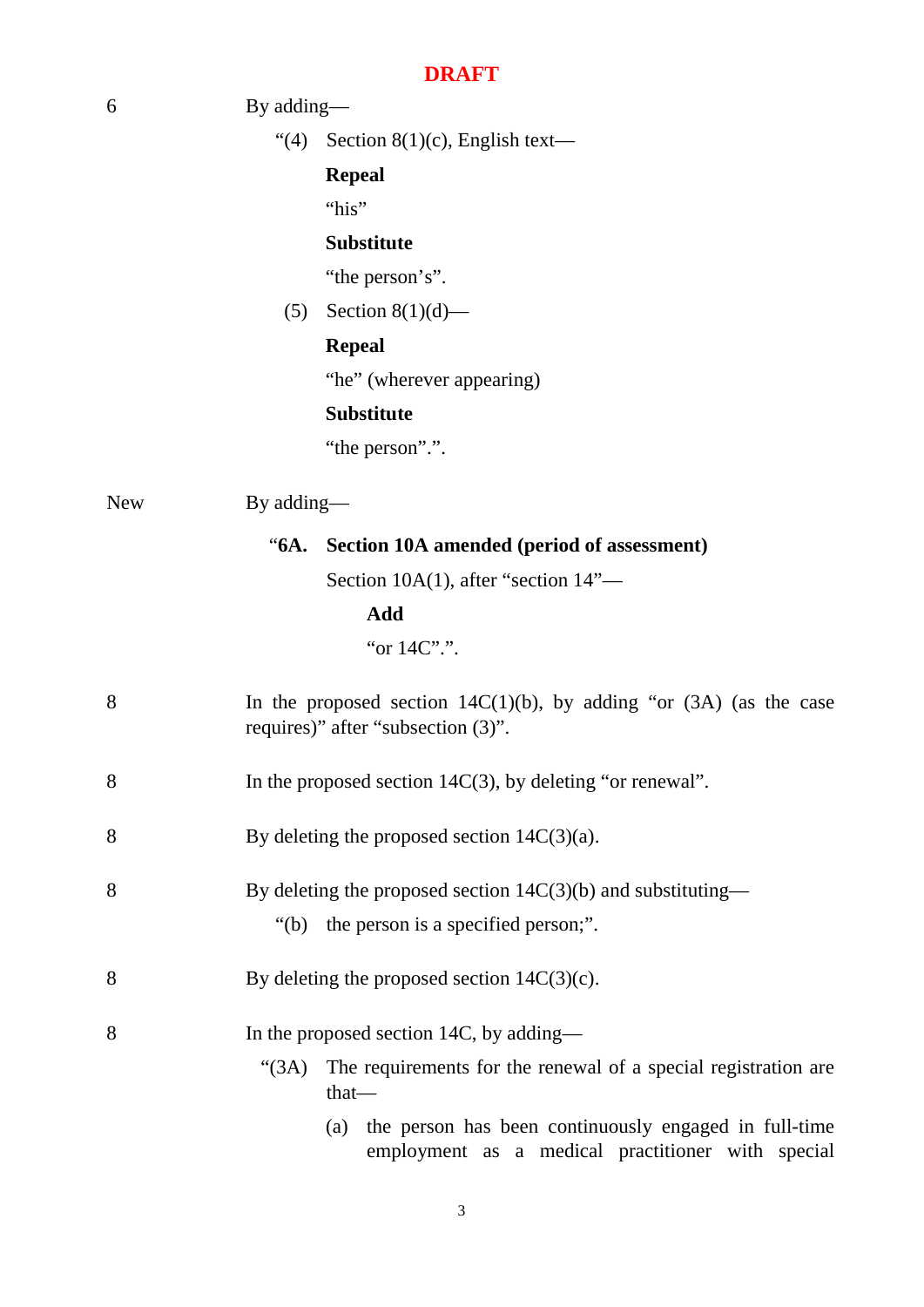registration in a specified institution since being granted a special registration; and

- (b) the person is of good character and has good professional conduct.".
- 8 In the proposed section 14C(4), by adding "or (3A)(b)" after "subsection  $(3)(e)$ ".
- 8 In the proposed section 14C, by adding—
	- "(4A) If the result or findings mentioned in subsection (4) are that an applicant has not met the requirement specified in subsection  $(3)(e)$  or  $(3A)(b)$ , the Registrar is to be regarded as not being satisfied that the applicant has met the requirement and must accordingly refuse the application concerned.".
- 8 In the proposed section 14C(8), in the English text, in the definition of *recognized medical qualification*, by deleting the full stop and substituting a semicolon.
- 8 In the proposed section 14C(8), by adding in alphabetical order to the proposed definitions—

"*specified person* (指明人士) means a person who falls within any of the following descriptions—

- (a) the person—
	- (i) holds a recognized medical qualification;
	- (ii) is registered under the law of a qualifying place as a medical practitioner in that place; and
	- (iii) for a person who is not a Hong Kong permanent resident—
		- (A) has been awarded a Fellowship of the Academy of Medicine in a specialty, or has been certified by the Academy of Medicine to have completed the training, and obtained the qualification, comparable to that required of a Fellow in a specialty by the Academy; and
		- (B) has been certified by the Academy of Medicine to have satisfied the continuing medical education requirements for the specialty;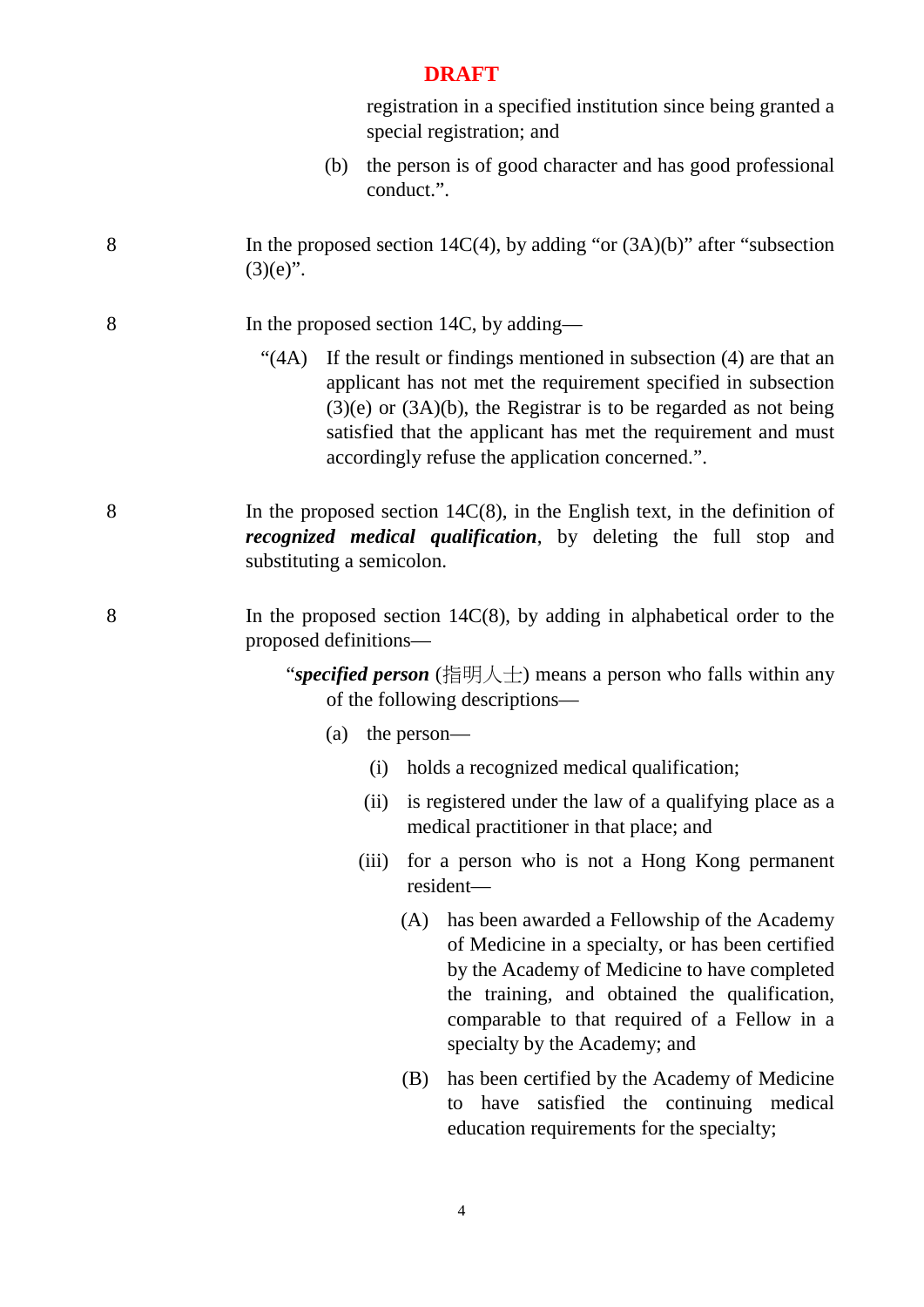- (b) the person—
	- (i) took the Licensing Examination as a person described in section  $7A(1)(b)(ii)$  and has passed the Licensing Examination; and
	- (ii) has completed the period of assessment required under section 10A;
- (c) the person—
	- (i) has been engaged in full-time employment as a medical practitioner with limited registration in one or more than one specified institution for a total of at least 5 years;
	- (ii) has been awarded a Fellowship of the Academy of Medicine in a specialty, or has been certified by the Academy of Medicine to have completed the training, and obtained the qualification, comparable to that required of a Fellow in a specialty by the Academy; and
	- (iii) has been certified by the Academy of Medicine to have satisfied the continuing medical education requirements for the specialty.".
- 8 In the proposed section  $14D(1)$ , by deleting "section  $14C(3)(b)$  and (c)" and substituting "paragraph (a) of the definition of *specified person* in section  $14C(8)$ ".
- 8 In the proposed section 14D(2), by deleting "section 14C(3)(b) and (c)" and substituting "paragraph (a) of the definition of *specified person* in section  $14C(8)$ ".
- 8 In the proposed section  $14E(1)(c)$ , by deleting "21(1)(i) or 21A(1)(a)" and substituting "21(1)(i) or (ii) or  $21A(1)(a)$  or (b)".
- 8 In the proposed section 14E(3), in the definition of *offering institution*, by adding "or  $(3A)(a)$ " after "14C $(3)(d)$ ".
- 8 In the proposed section 14G(1)(e), by deleting "the Faculty" and substituting "Li Ka Shing Faculty".
- $15(4)$  In the proposed section  $3(3)(1)(ii)$ , by deleting "mentioned in section  $8(1)(ba)(ii)$  of the Ordinance" and substituting "that the applicant has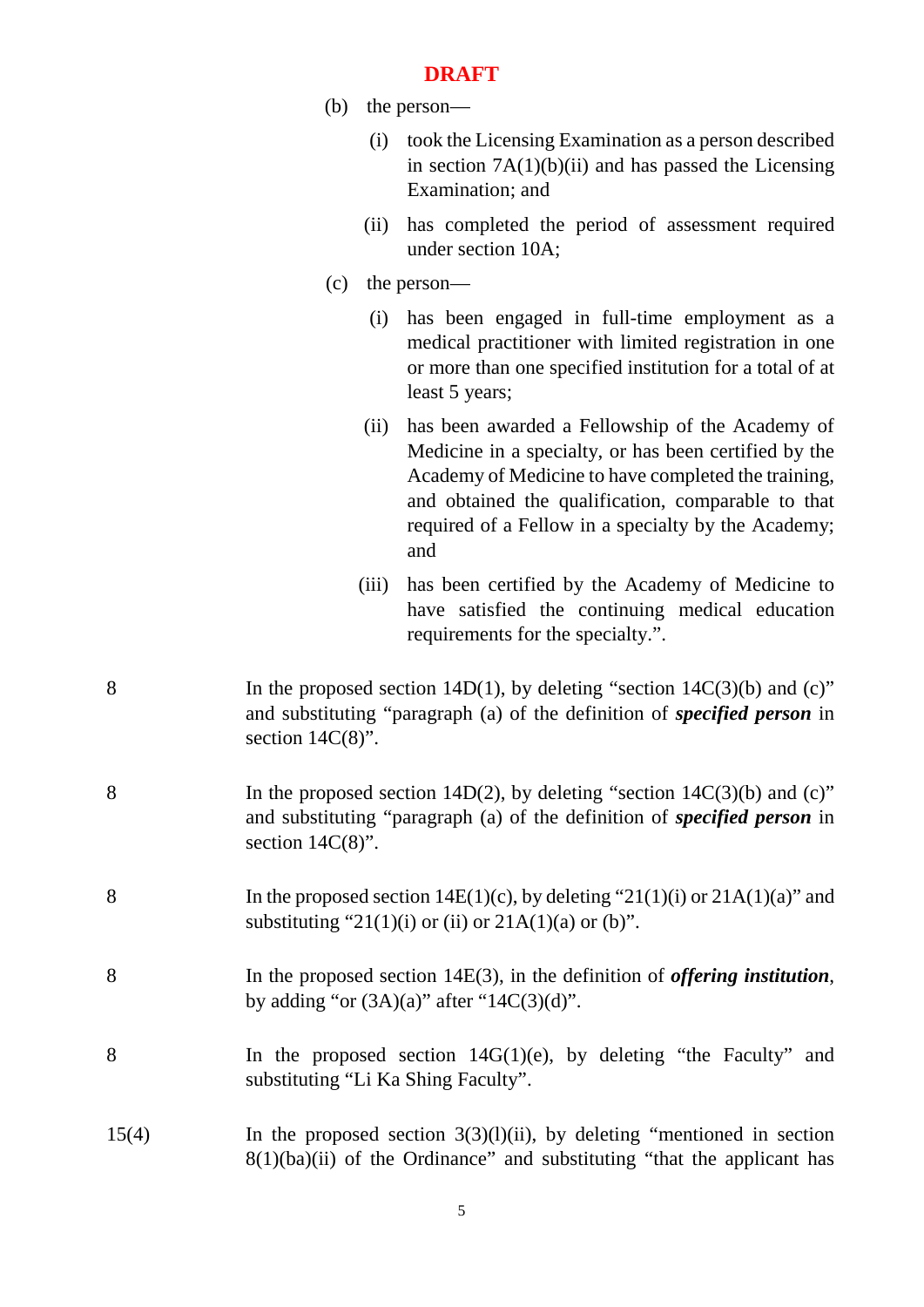satisfied the continuing medical education requirements for the specialty concerned during the service period (within the meaning of section 8(1)(ba) of the Ordinance)".

- 15(4) In the proposed section  $3(3)(1)(iii)$ , by deleting "that section  $8(1)(ba)(i)$ concerned" and substituting "section 8(1)(ba) of the Ordinance) concerned".
- 15(4) In the proposed section 3(3)(l)(iii), by deleting "period (within the meaning of that section  $8(1)(ba)(i)$ " and substituting "period".
- 15(5) In the proposed section  $3(4)(a)$ , by deleting "section  $3(3)(a)$ , (b), (c), (d), (e)" and substituting "subsection  $(3)(a)$ ,  $(b)$ ,  $(c)$ ,  $(d)$ ".
- 15(5) In the proposed section 3(4), by adding—
	- "(ab) for an applicant who claims to fall within paragraph (a) of the definition of *specified person* in section 14C(8) of the Ordinance and who is not a Hong Kong permanent resident evidence of the Academy of Medicine's certification that the applicant has satisfied the continuing medical education requirements for the specialty concerned;
		- (ac) for an applicant who claims to fall within paragraph (b) of the definition of *specified person* in section 14C(8) of the Ordinance—the evidence mentioned in subsection (3)(g);
	- (ad) for an applicant who claims to fall within paragraph (c) of the definition of *specified person* in section 14C(8) of the Ordinance—
		- (i) evidence of the applicant's registration as a medical practitioner with limited registration, including evidence of the period of registration;
		- (ii) evidence that the applicant has been engaged in the employment described in paragraph (c)(i) of that definition, including evidence of the period of employment; and
		- (iii) evidence of the Academy of Medicine's certification that the applicant has satisfied the continuing medical education requirements for the specialty concerned;".
- 15(5) By deleting the proposed section 3(4)(b).